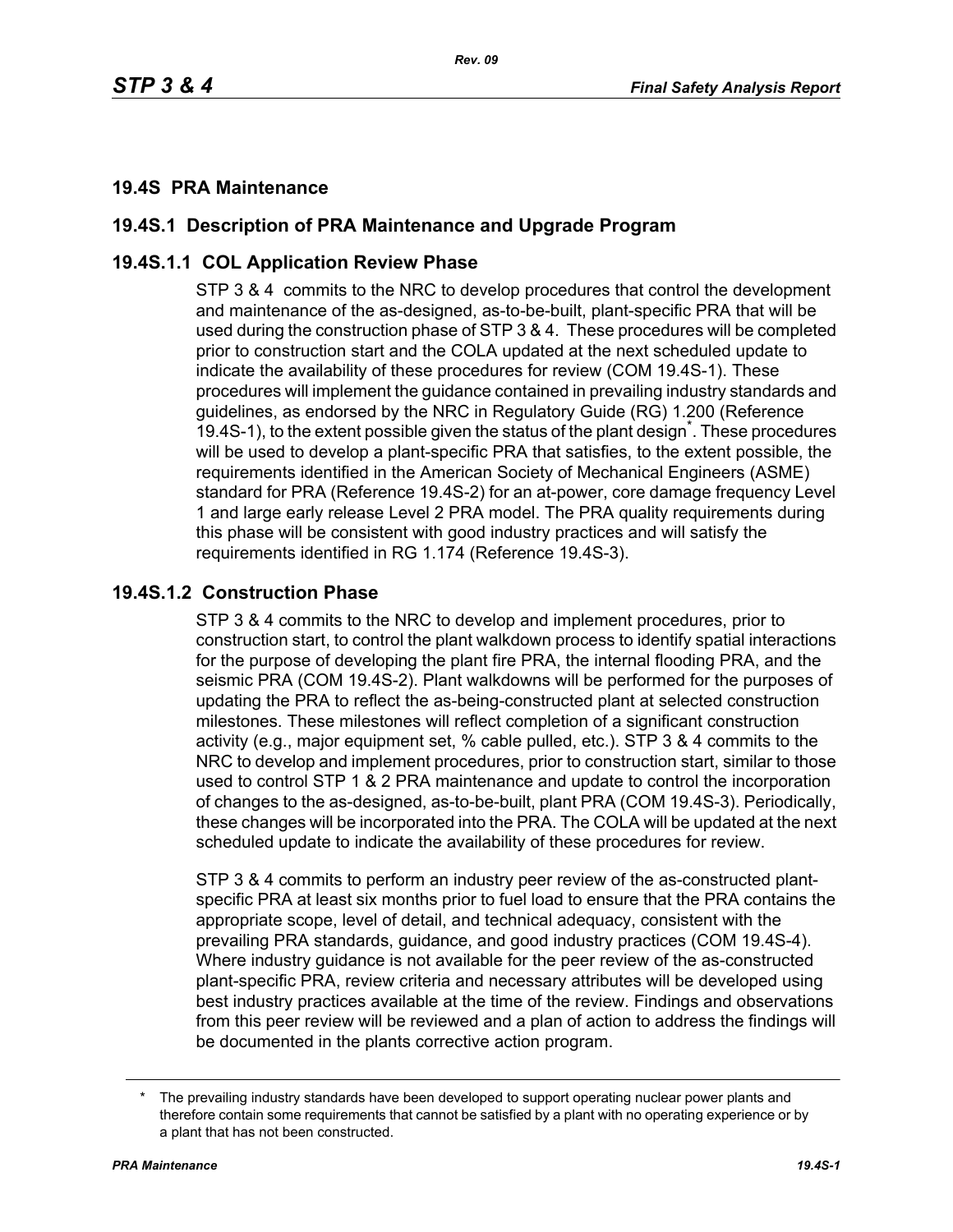*Rev. 09*

Findings and observations that reveal fundamental weaknesses in PRA modeling will be incorporated into the as-constructed plant-specific PRA prior to using the PRA to support operations phase risk-informed activities. Other findings and observations that do not significantly affect operations phase risk-informed applications may be deferred until the first major update of the operations phase PRA.

# **19.4S.1.3 Operations Phase**

An existing plant procedure on PRA Model Maintenance and Update discusses the process for maintaining and updating the plant-specific PRA that supports STP 1 & 2. This procedure will be used to maintain the plant-specific PRA developed to support operation of STP 3 & 4. The major provisions of this procedure are:

- The periodic update frequency for PRA model revisions is once every three years.
- **Updates of selected PRA processes, such as human reliability analysis and** external events analysis are performed as necessary in response to changes in industry and NRC guidance and experience. These processes are reviewed as part of the model update process to identify potential changes.
- Tracking of proposed changes to the PRA model using the stations Corrective Action Program.
- Deferred tasks not performed during a periodic update are documented in a Condition Report in the Corrective Action Program. This Condition Report justifies the deferral and develops a plan of action for expeditiously completing remaining model tasks.
- A description of the station records and industry programs that are periodically reviewed to identify potential changes to the plant-specific PRA model.
- **If a potential change to the PRA results in an increase to core damage frequency** and/or large early release frequency of less than 10%, then the change is entered into the set of model changes for the next regularly scheduled PRA update. If the proposed change results in a change in core damage frequency or large early release frequency of greater than or equal to 10%, the Manager of Risk Management is notified and a tracking condition report is generated for the affected system or process clearly outlining the necessary changes. The decision to update the affected section(s) of the PRA is made by the Manager of Risk Management based upon consideration of the effect of the changes on existing risk-informed processes.
- **Describes which risk-informed applications are required to be updated after a PRA** model revision.
- **IDENTIFIELD IDENTIFIELD** Section of the plant-specific PRA will be updated during the periodic PRA update.